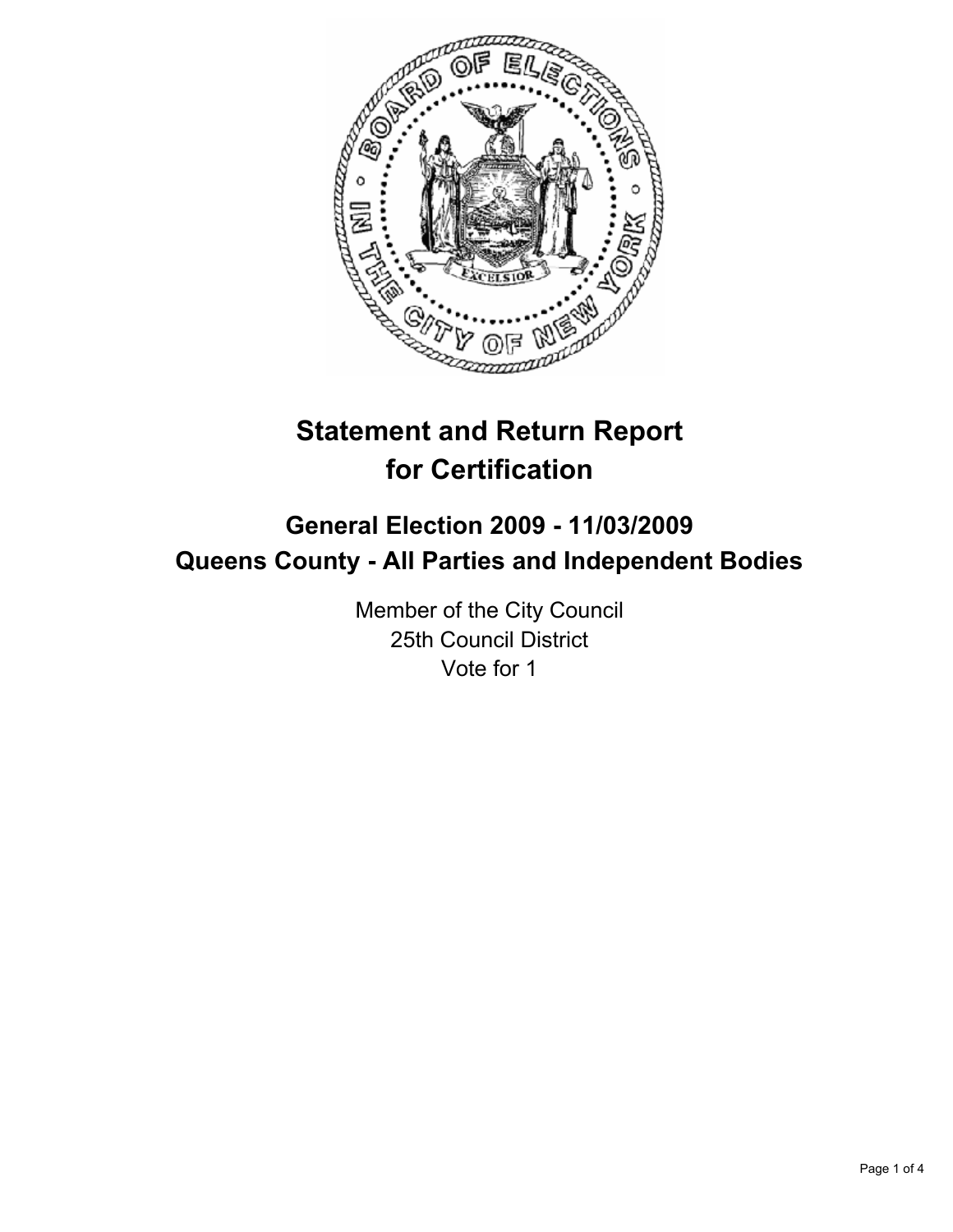

# **Assembly District 28**

| <b>PUBLIC COUNTER</b>           | 35 |
|---------------------------------|----|
| <b>EMERGENCY</b>                | 0  |
| ABSENTEE/MILITARY               | 0  |
| AFFIDAVIT                       | 0  |
| <b>Total Ballots</b>            | 35 |
| DANIEL DROMM (DEMOCRATIC)       | 20 |
| MUJIB U RAHMAN (REPUBLICAN)     | 6  |
| MUJIB U RAHMAN (INDEPENDENCE)   | 0  |
| MUJIB U RAHMAN (CONSERVATIVE)   | 0  |
| DANIEL DROMM (WORKING FAMILIES) | 0  |
| <b>Total Votes</b>              | 26 |
| Unrecorded                      | 9  |

**Assembly District 34**

| <b>PUBLIC COUNTER</b>           | 7,853 |
|---------------------------------|-------|
| <b>EMERGENCY</b>                | 9     |
| ABSENTEE/MILITARY               | 129   |
| <b>AFFIDAVIT</b>                | 71    |
| <b>Total Ballots</b>            | 8,062 |
| DANIEL DROMM (DEMOCRATIC)       | 4,214 |
| MUJIB U RAHMAN (REPUBLICAN)     | 1,194 |
| MUJIB U RAHMAN (INDEPENDENCE)   | 224   |
| MUJIB U RAHMAN (CONSERVATIVE)   | 201   |
| DANIEL DROMM (WORKING FAMILIES) | 365   |
| <b>Total Votes</b>              | 6,198 |
| Unrecorded                      | 1.864 |

### **Assembly District 35**

| <b>PUBLIC COUNTER</b>           | 6,533 |
|---------------------------------|-------|
| <b>EMERGENCY</b>                | 21    |
| ABSENTEE/MILITARY               | 73    |
| <b>AFFIDAVIT</b>                | 47    |
| <b>Total Ballots</b>            | 6,674 |
| DANIEL DROMM (DEMOCRATIC)       | 3,321 |
| MUJIB U RAHMAN (REPUBLICAN)     | 857   |
| MUJIB U RAHMAN (INDEPENDENCE)   | 170   |
| MUJIB U RAHMAN (CONSERVATIVE)   | 121   |
| DANIEL DROMM (WORKING FAMILIES) | 151   |
| <b>Total Votes</b>              | 4,620 |
| Unrecorded                      | 2.054 |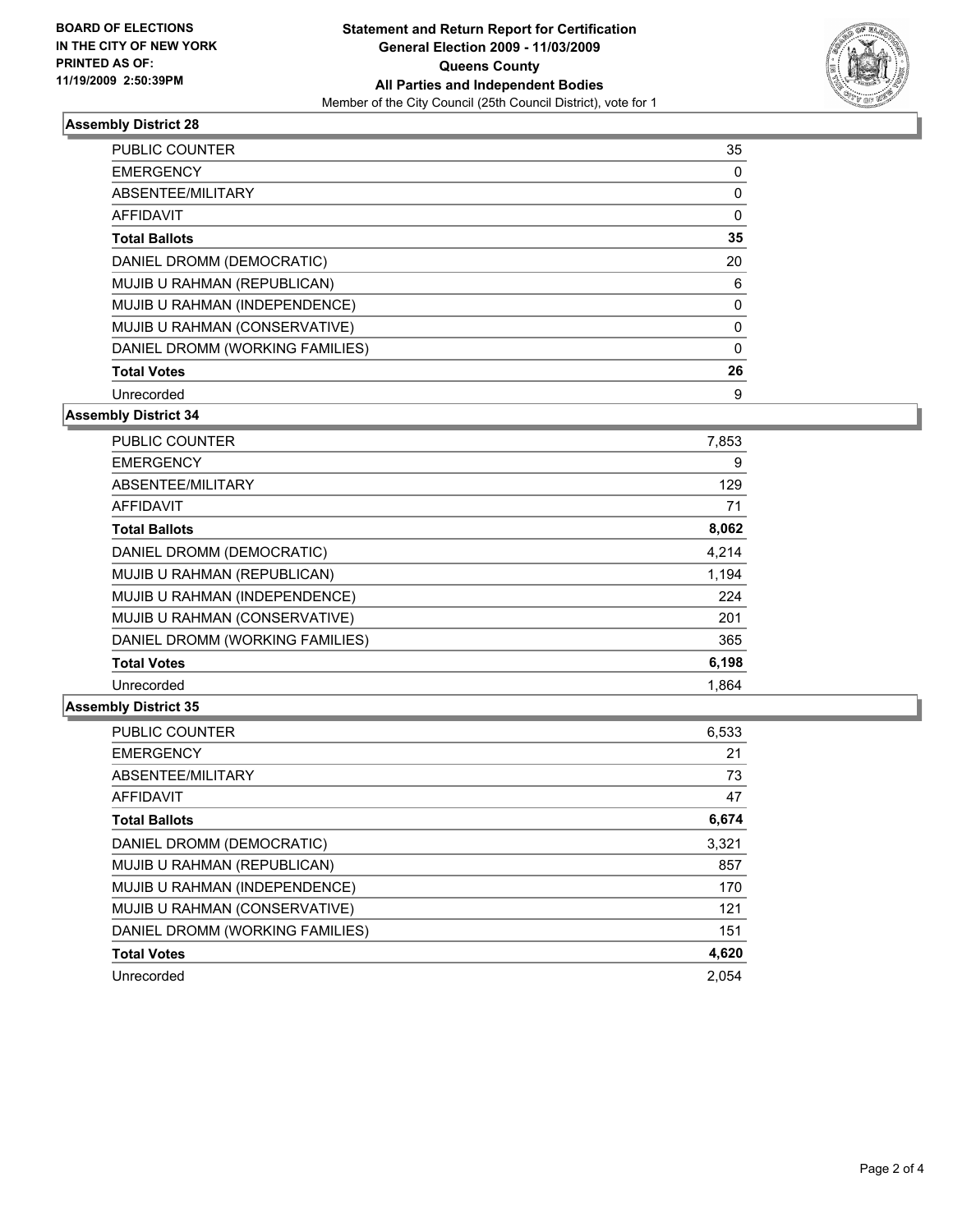

# **Assembly District 36**

| PUBLIC COUNTER                  | 68 |
|---------------------------------|----|
| <b>EMERGENCY</b>                | 0  |
| ABSENTEE/MILITARY               | 0  |
| AFFIDAVIT                       | 1  |
| <b>Total Ballots</b>            | 69 |
| DANIEL DROMM (DEMOCRATIC)       | 37 |
| MUJIB U RAHMAN (REPUBLICAN)     | 10 |
| MUJIB U RAHMAN (INDEPENDENCE)   | 4  |
| MUJIB U RAHMAN (CONSERVATIVE)   | 1  |
| DANIEL DROMM (WORKING FAMILIES) | 3  |
| <b>Total Votes</b>              | 55 |
| Unrecorded                      | 14 |

### **Assembly District 39**

| <b>PUBLIC COUNTER</b>           | 3,988 |
|---------------------------------|-------|
| <b>EMERGENCY</b>                | 0     |
| ABSENTEE/MILITARY               | 61    |
| <b>AFFIDAVIT</b>                | 51    |
| <b>Total Ballots</b>            | 4,100 |
| DANIEL DROMM (DEMOCRATIC)       | 1,956 |
| MUJIB U RAHMAN (REPUBLICAN)     | 522   |
| MUJIB U RAHMAN (INDEPENDENCE)   | 136   |
| MUJIB U RAHMAN (CONSERVATIVE)   | 70    |
| DANIEL DROMM (WORKING FAMILIES) | 268   |
| <b>BUGZ BUNNY (WRITE-IN)</b>    |       |
| DONALD DUCK (WRITE-IN)          |       |
| <b>Total Votes</b>              | 2,954 |
| Unrecorded                      | 1,146 |